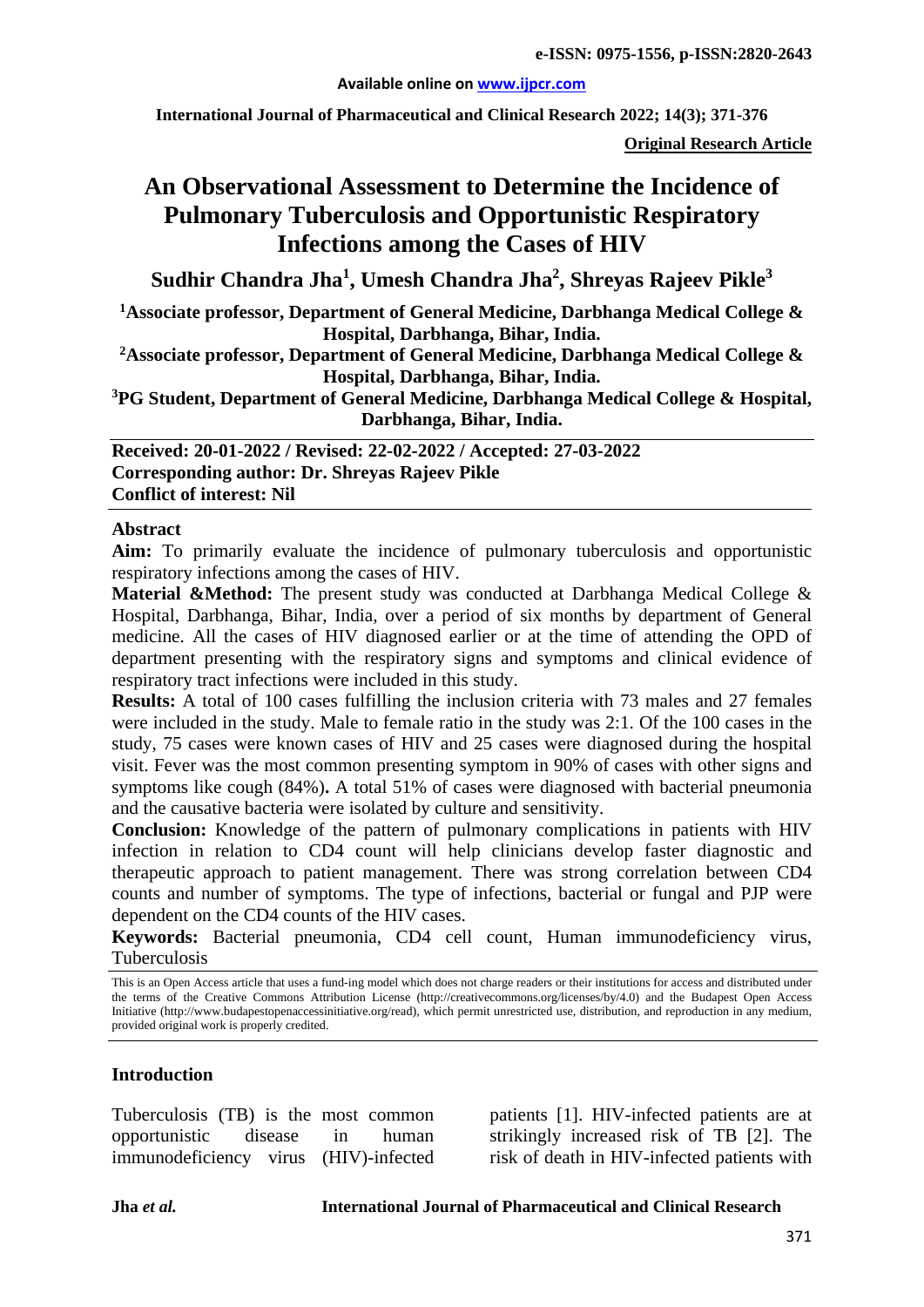TB is approximately three-to-seven times higher than in uninfected individuals [3] and two times higher than in HIV-infected patients without TB [4].

However, in low-income countries the incidence of cases is still alarming and appropriate control measures and strategies are essential. The total number of people living with HIV in India is estimated at 21.40 lakhs (15.90 lakhs-28.39 lakhs) in 2017 which is expected to rise by the end of 2020 to 25 lakhs. India has reported 69000 aids related deaths by the end of 2018 which is expected to increase by 10-12% by the end of 2020. Majority of the cause of all these deaths are opportunistic infections and malignancies acquired during the period. As most of the opportunistic infections are related to respiratory tract and associated tuberculosis with development of multi drug resistance is an additional grave factor for death. [5]

A definitive diagnosis is highly recommended before starting management protocol. In the current era of combination antiretroviral therapy, the frequency of HIV-associated OIs and neoplasms has decreased. In contrast, the frequency of non-infectious complications such as chronic obstructive pulmonary disease (COPD), pulmonary arterial hypertension (PAH), and lung cancer may be increasing. HIV infection appears to be an independent risk factor for COPD and PAH. [6]

Thus, this study aims to primarily evaluate the incidence of pulmonary tuberculosis and opportunistic respiratory infections among the cases of HIV.

## **Material & Method:**

The present study was conducted at Darbhanga Medical College & Hospital, Darbhanga, Bihar,india.over a period of six months by department of General medicine. The study was conducted as per the guidelines of the committee and strict confidentiality of the cases was observed. The study guidelines were clearly explained to all the participants and a written informed consent was obtained. The socio demographic data (age, sex, history etc.) was collected by a senior resident of the department by interview and noted in a separate predesigned questionnaire form.

All the cases of HIV diagnosed earlier or at the time of attending the OPD of department presenting with the respiratory signs and symptoms and clinical evidence of respiratory tract infections were included in this study. Detailed history (smoking, alcohol, history of exposure etc.) was collected from the cases and a through clinical examination was conducted by a senior resident of the department. The signs and symptoms were noted in a separate predesigned questionnaire form. History of HIV was obtained with regarding to duration of disease in old cases and whether on HAART, previous history of respiratory infections, past history of tuberculosis and any old history of pneumonia.

All the cases were subjected to relevant biochemical, microbiological examinations (sputum for staining (grams, Zn), special staining techniques for sputum examination in suspected cases of aspergillosis, PCP pneumonias etc. Radiological examination of chest including X-ray, CT and MRI were performed in cases based on necessity. Special investigations like CD4 count in newly diagnosed cases, S. LDH, body fluid examination (pleural fluid etc.) were done under special conditions. HIV status was confirmed by ELISA test with two different antigens. Absolute CD4 counts were obtained through hematology analyzer and flow cytometry in which reagent BD multi-test CD3/CD4/CD8/CD45 was employed. All the patients were screened for Hepatitis B surface antigen and VDRL as routine protocol. All the cases were treated accordingly for HIV and respiratory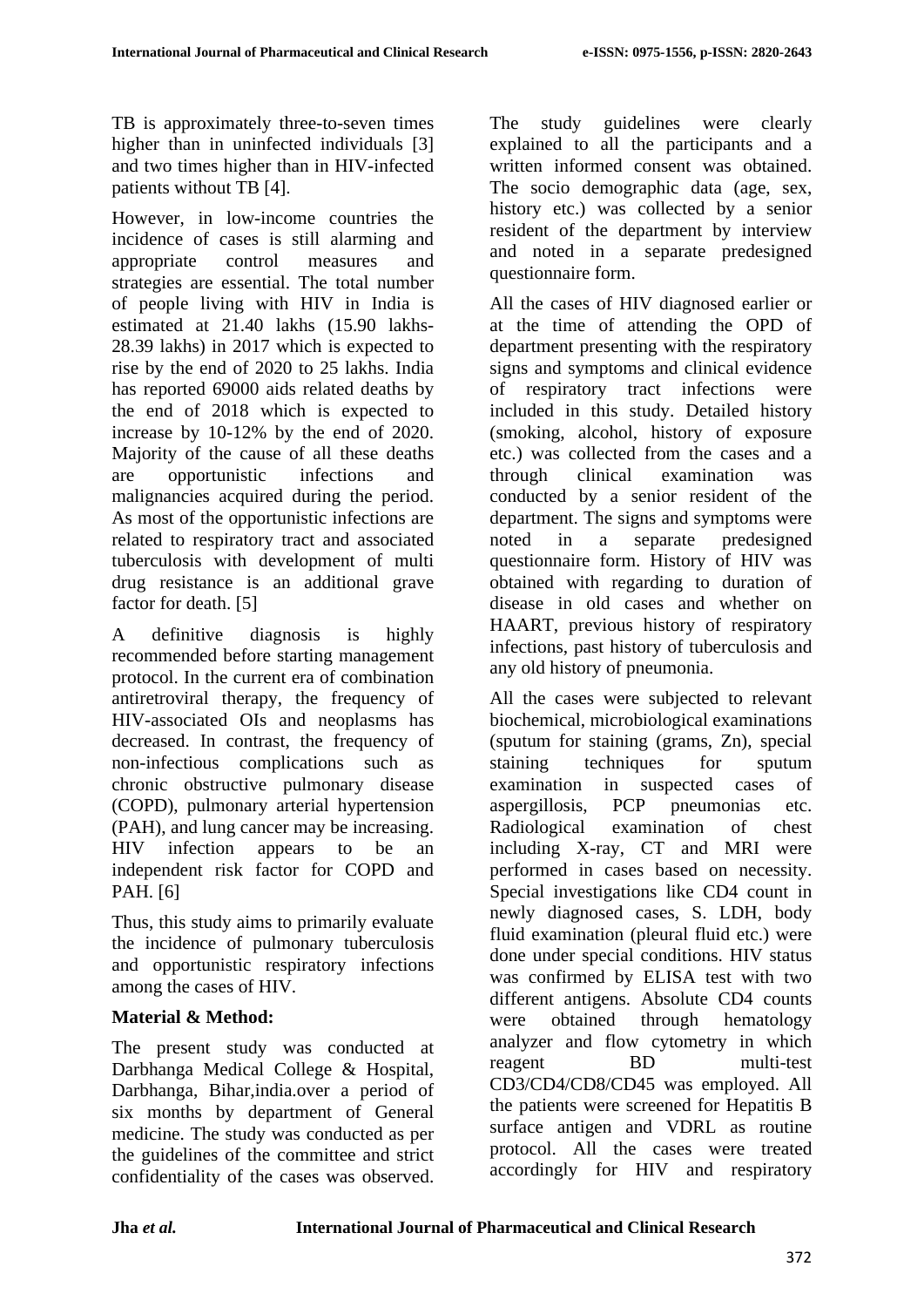infections. Prophylaxis for all respiratory opportunistic infections was administered in indicated cases in the study.

### **Statistical analysis:**

The data was entered in Microsoft excel spread sheet and analyzed for any corrections. Mean, median and SD was calculated for all the continuous variables.

## **Results:**

A total of 100 cases fulfilling the inclusion criteria with 73 males and 27 females were included in the study. Male to female ratio in the study was 2:1 (Figure 1).

Of the 100 cases in the study, 75 cases were known cases of HIV and 25 cases were diagnosed during the hospital visit. Majority of the cases were in the age group of >61 years with 31% followed in order by 51-60 years (28%), 41-50 years (21%), 20-30 years (12%) and 31-40 years (8%) (Figure 2).

History of sexual exposure was the commonest cause of the disease (83%) following with needle prick in 6%, blood transfusion in 1% and in 10% of cases the cause was unknown. Among the risk factors for acquisition of lower respiratory tract infection, smoking was reported in 42%, alcohol consumption in 18%, old history of pneumonia was reported in 15%, tuberculosis in 14% and treatment for other respiratory disorders in 11% of the cases (Table 1).

Table 2 depicts that fever was the most common presenting symptom in 90% of cases with other signs and symptoms like cough (84%), dyspnoea (44%), weight loss (51%), chronic diarrhea (30%), oral candidiasis (14%) and skin manifestations (22%). Lymphadenopathy was observed in 48% of cases. The findings of CD4 counts among the cases in the present study. 37% of the cases had CD4 counts within the range of  $350-200$  cells/μl,  $23\%$  of cases with range of 350-500 cells/ $\mu$ l, 22.05% in range of >500 cells/μl and only 19% with CD4 counts <200 cells/μl. The number of symptoms increased the CD4 count was reduced and there was a statistically significant correlation between number of symptoms and CD4 counts.

A total 51% of cases were diagnosed with bacterial pneumonia and the causative bacteria were isolated by culture and sensitivity. *Klebsiella pneumoniae* was the commonest causative agent of bacterial pneumonia (35%) followed in order by others like *Streptococcus pneumoniae*  (32%), *Acinetobacter sp* (15%), *Pseudomonas aeruginosa* (12%) and *Escherichia coli* (8%). Prevalence of tuberculosis among the cases of this study was 19% with Mycobacterium tuberculosis being identified by Zn staining and confirmed by BACTEC. Only 3% cases were of atypical mycobacteria identified as mycobacterium avium intracellular (MAC). (Table 3).



**Figure 1: Gender distribution of cases in the study.**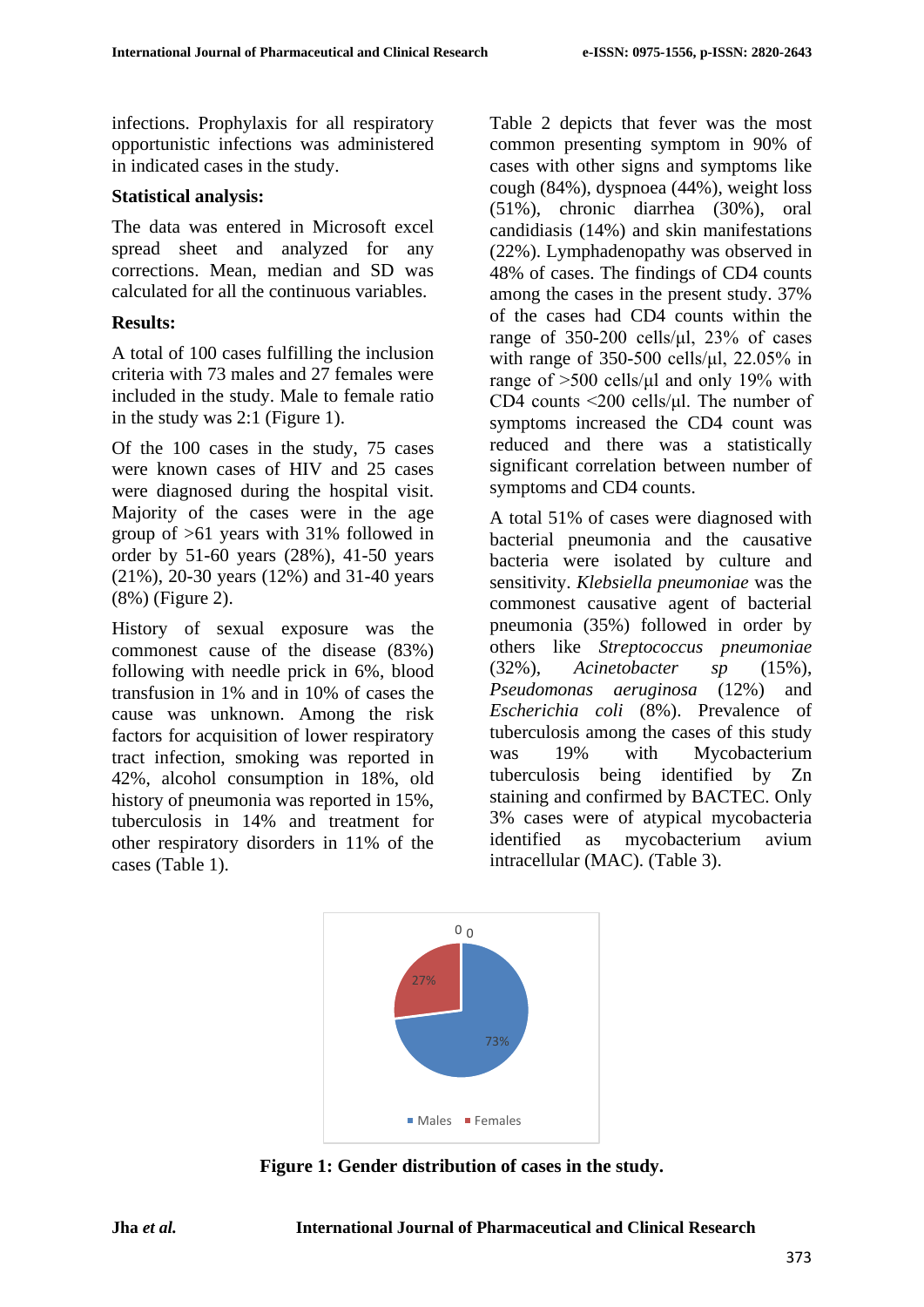



**Table 1: Cause of disease and risk factors for RTI among the cases in the study**

| <b>Cause of disease</b>     | N  |
|-----------------------------|----|
| History of sexual exposure  | 83 |
| Needle prick                | 6  |
| <b>Blood transfusion</b>    |    |
| Unknown                     | 10 |
| <b>Risk factors for RTI</b> |    |
| Smoking                     | 42 |
| Alcohol                     | 18 |
| Old H/O of pneumonia        | 15 |
| Old H/O of tuberculosis     | 14 |
| Other respiratory disorders | 11 |

### **Table 2: Signs and symptoms and CD4 counts of cases in the study**

| <b>Presenting signs and symptoms</b> | No. |
|--------------------------------------|-----|
| Cough                                | 84  |
| Dyspnoea                             | 44  |
| Fever                                | 90  |
| weight loss                          | 51  |
| Diarrhoea                            | 30  |
| Oral candidiasis                     | 14  |
| Skin manifestations                  | 22  |
| Lymphadenopathy                      | 48  |
| <b>CD4</b> counts                    |     |
| $> 500$ cells/ $\mu$ l               | 21  |
| $500 - 350$ cells/ $\mu$ l           | 23  |
| 350-200 cells/µl                     | 37  |
| $<$ 200 cells/ $\mu$ l               | 19  |

**Table 3: Pulmonary diagnosis and causative organisms of bacterial pneumonia**

| Pulmonary diagnosis |  |
|---------------------|--|
| Bacterial pneumonia |  |
| Fungal pneumonia    |  |
| Tuberculosis        |  |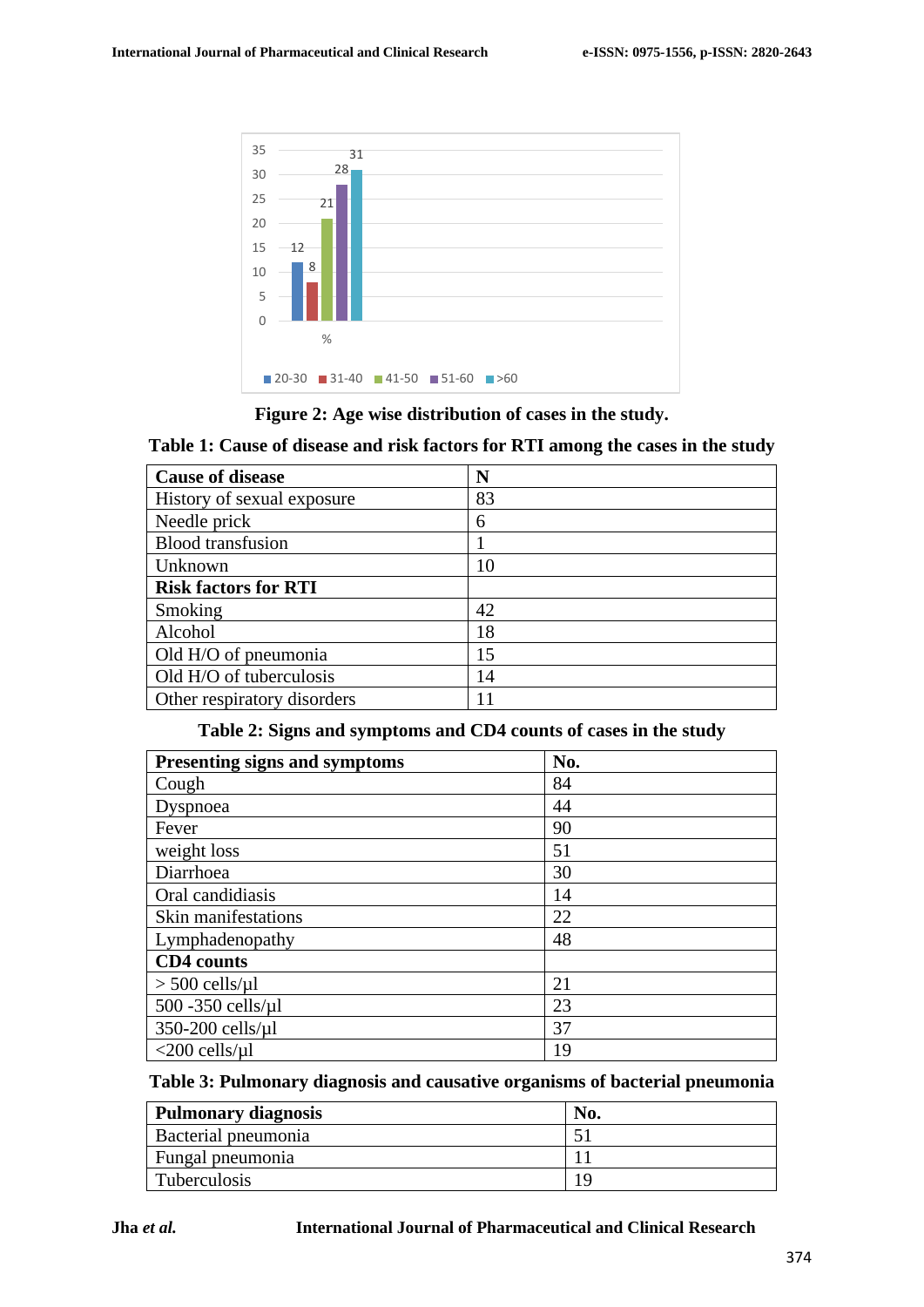| Pneumocystis pneumonia              |    |
|-------------------------------------|----|
| Atypical mycobacterial tuberculosis |    |
| <b>Bacterial pneumonia</b>          |    |
| <b>Causative organism</b>           |    |
| Streptococcus pneumoniae            | 32 |
| Klebsiella pneumoniae               | 35 |
| Acinetobacter sp                    | 15 |
| Escherichia coli                    | 8  |
| Pseudomonas aeruginosa              | 12 |

## **Discussion:**

This study identified that patients who developed opportunistic infections were more likely to develop TB after ART initiation (AOR: 3.728 95% CI: 2.058, 6.753) which is similar to a retrospective cohort study conducted at Debre-Markos referral Hospital and a case-control study conducted at Addis Ababa [7-9]. This may be explained by the occurrence of opportunistic infection indicates a decreased immune function of the patient. As supported by different studies, the occurrence of OIs not only determines the development of TB among HIV patients but also increases mortality among TB/HIV co-infected patients [10].

The findings of Murray JF et al who reported 64% of cases with respiratory tract infections in age group >60 years with male preponderance.4 Male dominance was observed in this study with 68.5% cases which is correlating with the findings of global statistics with an incidence of 59% and in India with an incidence of 64.2%. Mean age of the total cases in the study was  $46.12 \pm 8.3$  years which is contrary to the findings of Chakravarty J et al with mean age of 54 years.5 Few studies from the west reported that mean age of female of HIV cases is more than male which is due to causes of exposure, racial differences and other coassociated factors. [11]

Comprehensive HIV prevention, care, and treatment guideline recommended the provision of adherence counselling for people living with HIV at the time of initiation and throughout the course of

treatment. The guideline recommended combining viral load monitoring with other approaches for strict assessment of adherence to ART, which is the major cause of drug-resistant and treatment failure. [12]

However, most of the studies reported wide varieties of respiratory symptoms and the signs and symptoms were variable depending upon the study age, place of study and co morbid respiratory conditions and whether patient was on anti-retroviral therapy or not. Many studies reported that respiratory infections were less on cases receiving ART. The data of this study was comparable with findings of the Crothers K et al who reported hilar lymphadenopathy also as a finding among the cases by performing CT of the chest. [13] As stated in many reports, *Klebsiella pneumoniae* was the commonest bacterial pathogen in causing pneumonia among the cases of HIV and among the cases, CD4 counts were between 350-200 cells/μl as observed in the findings of Shah H et al.12 However few studies from the west reported *S. pneumoniae* as the most common agent of pneumonia in HIV individuals. [14, 15]

# **Conclusion:**

Knowledge of the pattern of pulmonary complications in patients with HIV infection in relation to CD4 count will help clinicians develop faster diagnostic and therapeutic approach to patient management. There was strong correlation between CD4 counts and number of symptoms. The type of infections,